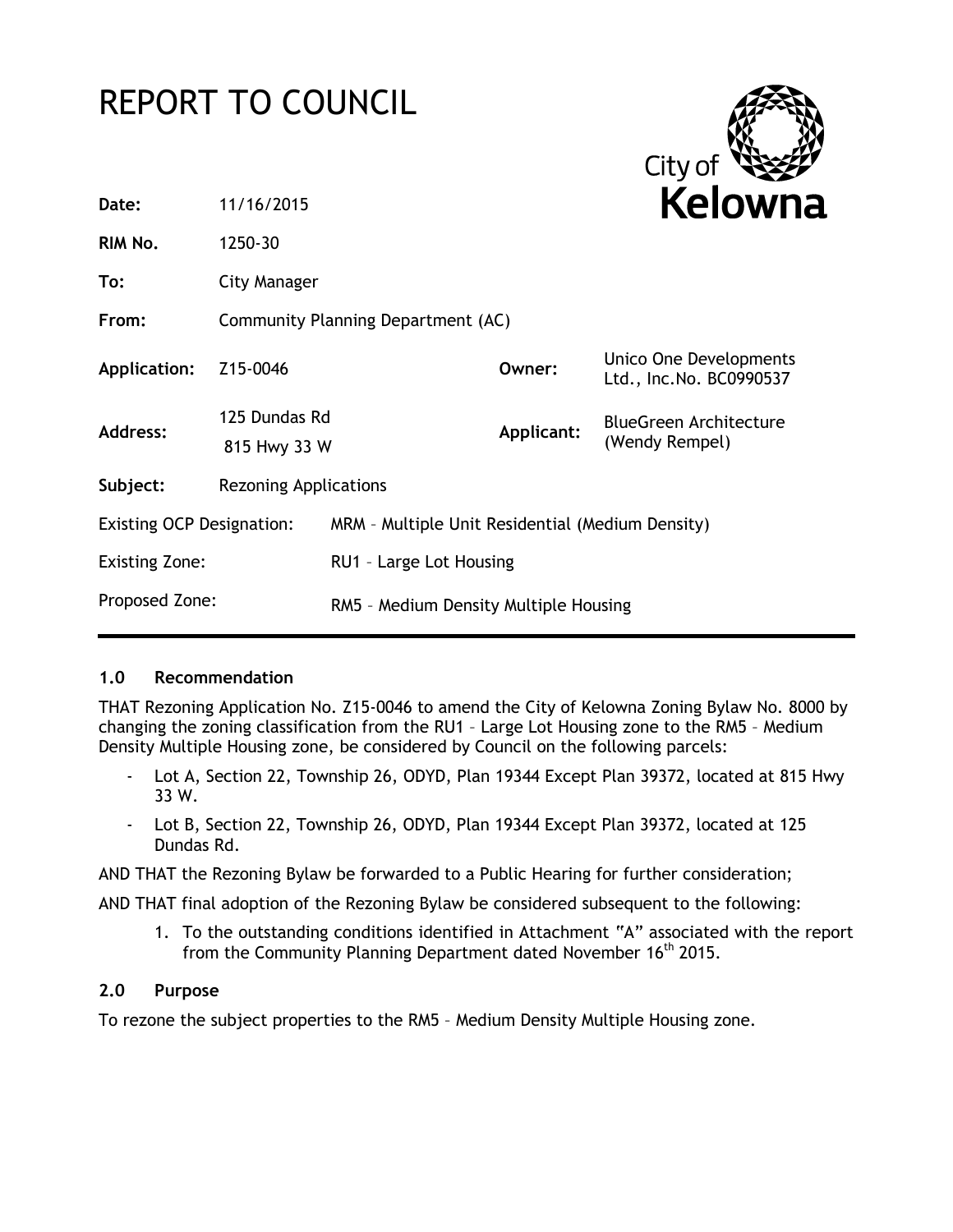## **3.0 Community Planning**

Staff supports the proposed rezoning application. The Official Community Plan (OCP) identifies the area as MRM (Medium Density Multiple Residential). A rezoning to the RM5 zone and the initial proposal for student housing on this site meets many of the goals of the OCP. Adding additional density within an urban centre increases the viability of nearby commercial uses and walkability within the neighbourhood. Students or residents are only 300 metres (or a four minute walk) from 31 shops and services in the Rutland Town Centre. Further, additional density in this area is well supported by existing parks and outdoor amenities within close proximity that students or residents could utilize. Ben Lee Park is located 2 blocks north and has many amenities that a student population would likely utilize.

This proposed development works particularly well for students as the #8 UBCO – OC Bus Line stops on Highway 33 immediately adjacent to this site. Transit time to UBCO from this site is approximately 16 minutes door to door and transit time to Okanagan College its is approximately 28 minutes door to door. Overall, the residential land use allowed in the RM5 zone fit well on this site.

A large number of variances are currently proposed. These variances are necessary for the applicant to meet their density objectives on a relatively small site. One problem is, the applicant wants to achieve their maximum FAR identified in the zone but any plan respecting the appropriate setbacks, height, and parking requirements would not achieve the maximum FAR. As a result, the applicant is making an argument that the type of anticipated occupants (students) warrant the type of variances proposed. The applicant has been repeatedly informed that Staff cannot recommend support for a parking variance (regardless of the car-share mitigation proposal) when the subject property falls within a cash-in-lieu area. Further, in order for Staff to consider a recommendation of support (regarding the variances) the applicant has been informed that cash-in-lieu for the parking shortfall as well as a car-share program would be necessary to mitigate the shortfall. However, Staff will provide further details on the merits of the variances and details of the development proposal within the Development Permit and Development Variance Permit report should Council choose to adopt the zoning on the site.

In fulfillment of Council Policy No. 367 respecting public consultation, the applicant notified all of the neighbours within a 50 metre radius.

# **4.0 Proposal**

## 4.1 Project Description

The current proposal for the site is a new 23 unit student housing development. The type of dwelling unit varies between 3 and 5 bedrooms. The building is 4  $\frac{1}{2}$  stories, with the top floor incorporated into a dormer, and partial under-cover parking at grade. Architecturally, the development is a mix between traditional materials (brick, siding, and stucco) and a modern colour palette and textures. The applicant's facade treatment includes green colour highlights with three dimensional facade articulations to develop shadow and depth in these elevations as well as to provide visual interest.

# 4.2 Variances

The current proposal needs seven variances.

- 1) Side yard setback reduction requested (from 7.0m to 5.2m);
- 2) Rear yard setback reduction requested (from 9.0m to 7.1m);
- 3) Site coverage reduction requested (from 40% to 43.05%);
- 4) Eleven (11) parking stall reduction requested and 8 stalls paid by cash-in-lieu;
- 5) Requested an increase in the proportion of small vehicle size stalls (from 10% to 37%);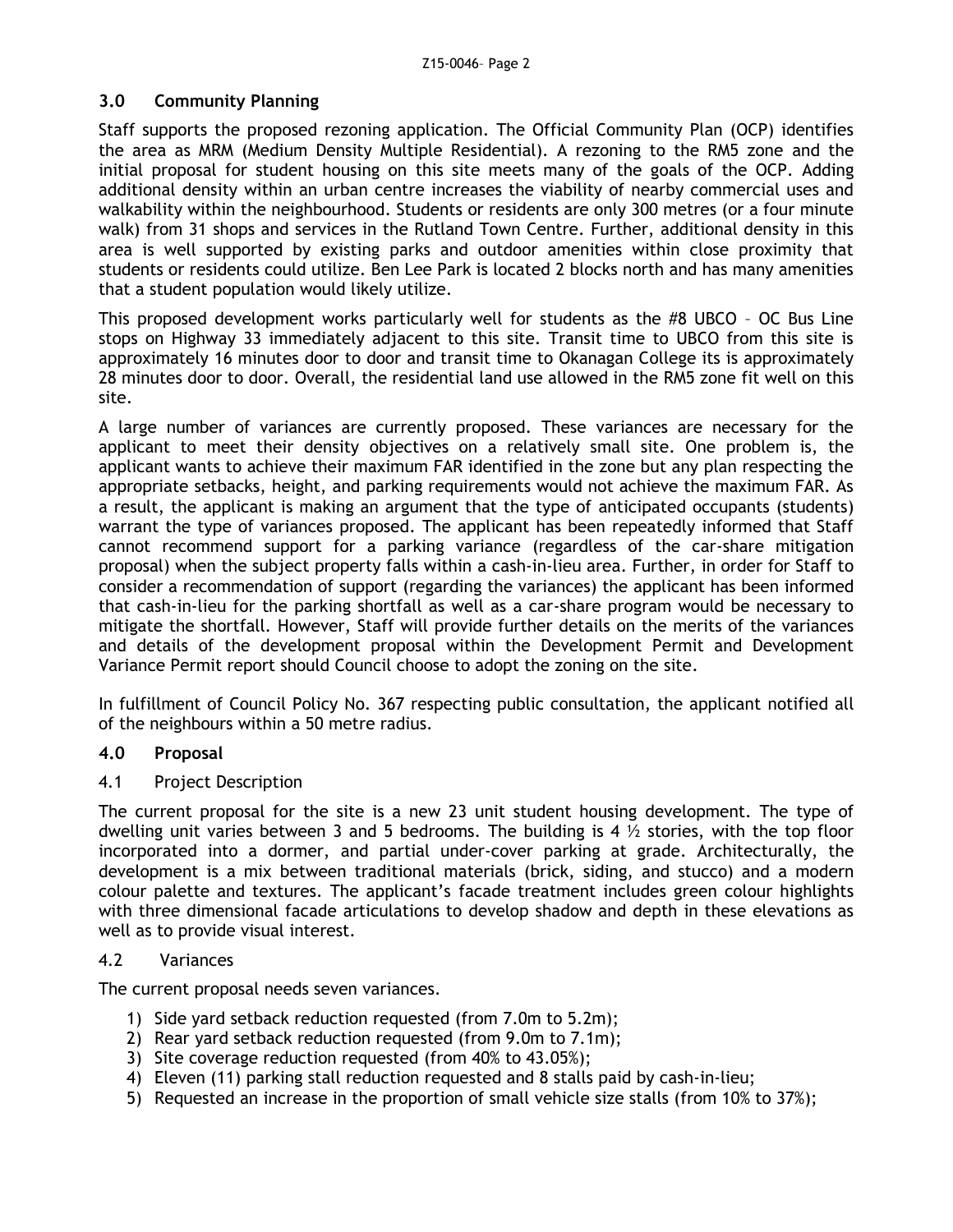- 6) Class 1 bicycle parking location variance requested (from the bicycle parking must be located at building grade or within one storey of building grade to the third storey);
- 7) Private open space reduction requested (from 575 $m^2$  to 356.2 $m^2$ ).



# **Figure 1: Setback Variance**

# 4.3 Site Context

The subject parcels are located within the Rutland Urban Centre adjacent Highway 33. The subject property is designated as Multiple Unit Residential - Medium Density (MRM) in the OCP and the lot is within the Permanent Growth Boundary. Specifically, the adjacent land uses are as follows: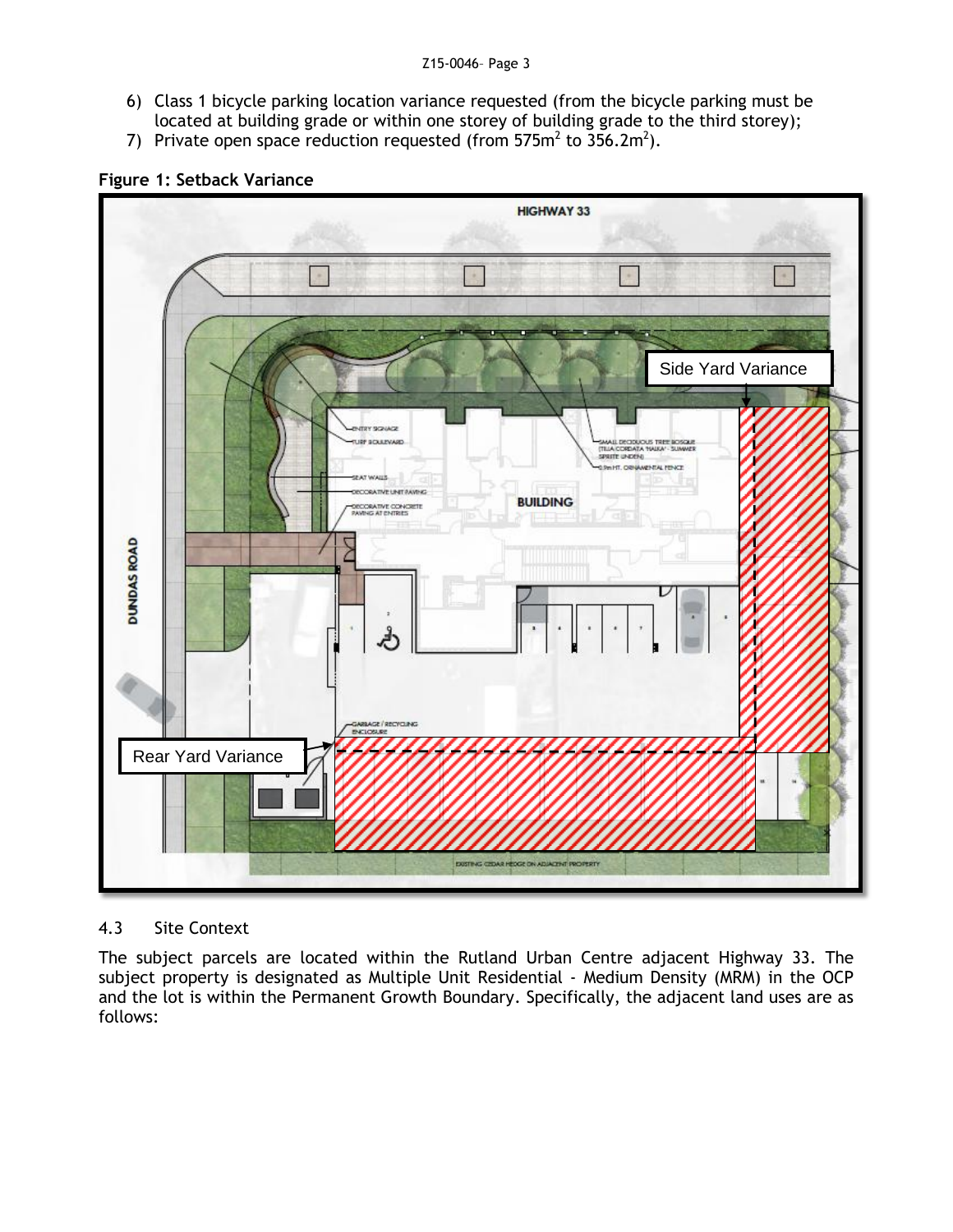| <b>Orientation</b> | <b>Zoning</b>                                                               | <b>Land Use</b> |
|--------------------|-----------------------------------------------------------------------------|-----------------|
| North              | RM3 - Low Density Multiple Housing                                          | Residential     |
|                    | P2 - Education and Minor Institutional                                      | Institutional   |
|                    | RM5 - Multiple Unit Residential (Medium Density)                            |                 |
| East               | RM3 - Low Density Multiple Housing                                          | Residential     |
|                    | RU1 - Large Lot Housing                                                     |                 |
| South              | RU1 - Large Lot Housing                                                     | Residential     |
| West               | RM5 - Multiple Unit Residential (Medium Density)<br>RU1 - Large Lot Housing | Residential     |

# **Subject Property Map:**



# 4.4 **Zoning Analysis**

| <b>Zoning Analysis Table</b> |                           |                      |  |
|------------------------------|---------------------------|----------------------|--|
| <b>CRITERIA</b>              | <b>PROPOSAL</b>           | <b>REQUIREMENTS</b>  |  |
|                              |                           | RM <sub>5</sub>      |  |
| Development Regulations      |                           |                      |  |
| Height                       | 18m / 4.5 stories         | 16.5 m / 4.5 stories |  |
| Front Yard (north)           | 6.0 <sub>m</sub>          | 6.0 <sub>m</sub>     |  |
| Side Yard (west)             | 9.1 m                     | 4.5 <sub>m</sub>     |  |
| Side Yard (east)             | $5.2 \text{ m}$ $\bullet$ | 7.0 <sub>m</sub>     |  |
| Rear Yard (south)            | $7.71 \text{ m}$ $\odot$  | 9.0 <sub>m</sub>     |  |
| Site Coverage                | 43.05 % ●                 | 40 %                 |  |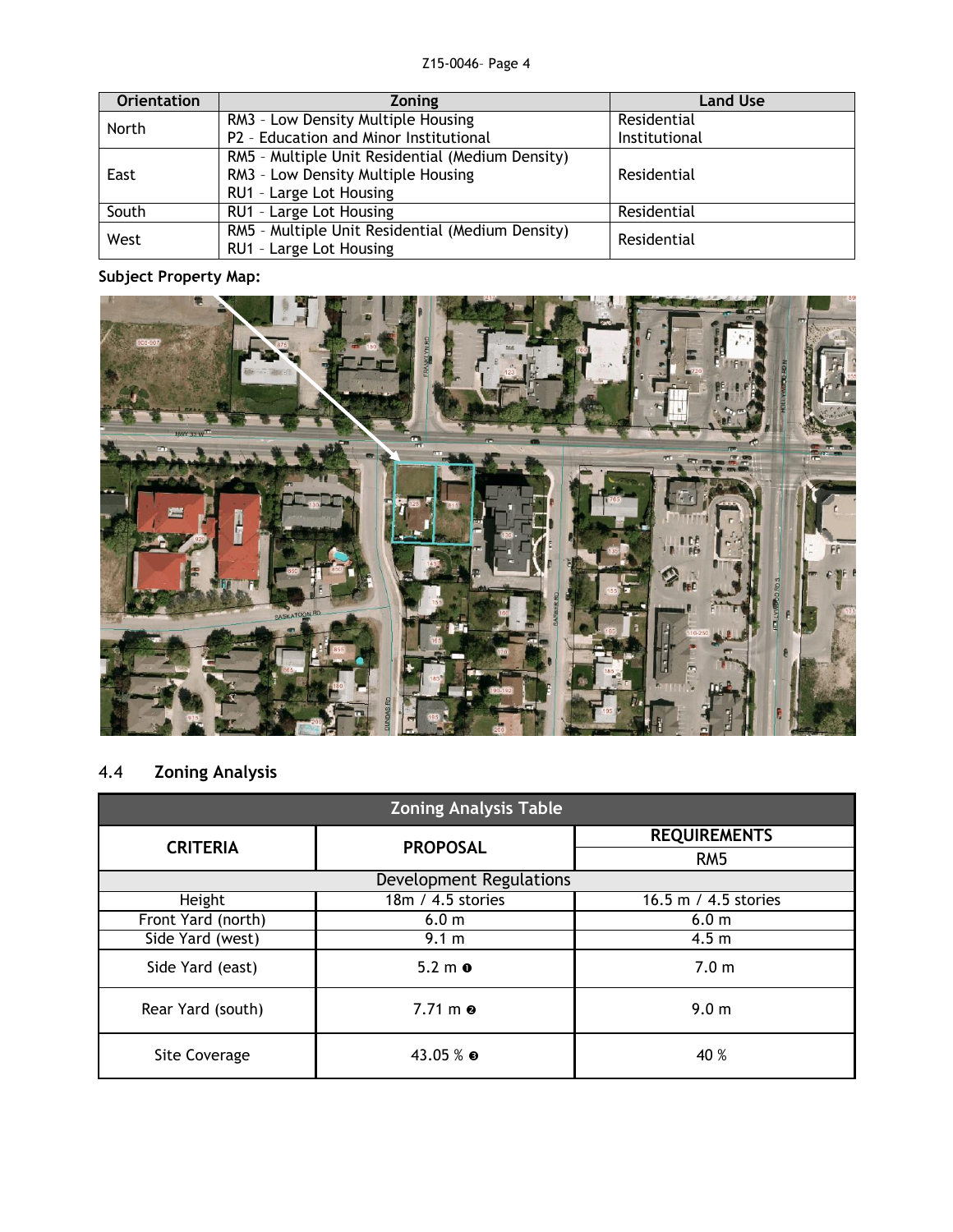| Z15-0046- Page 5 |  |  |
|------------------|--|--|
|------------------|--|--|

| <b>Zoning Analysis Table</b>                                                                                                                                                                                                                                                                                                                |                                                                                                                         |                                                                                                                                               |  |
|---------------------------------------------------------------------------------------------------------------------------------------------------------------------------------------------------------------------------------------------------------------------------------------------------------------------------------------------|-------------------------------------------------------------------------------------------------------------------------|-----------------------------------------------------------------------------------------------------------------------------------------------|--|
| <b>CRITERIA</b>                                                                                                                                                                                                                                                                                                                             | <b>PROPOSAL</b>                                                                                                         | <b>REQUIREMENTS</b>                                                                                                                           |  |
|                                                                                                                                                                                                                                                                                                                                             |                                                                                                                         | RM5                                                                                                                                           |  |
| Site coverage of buildings,<br>parking, & driveways                                                                                                                                                                                                                                                                                         | 62.62 %                                                                                                                 | 65 %                                                                                                                                          |  |
| <b>FAR</b>                                                                                                                                                                                                                                                                                                                                  | 1.25                                                                                                                    | 1.1 plus 0.2 bonuses = $1.3$ max FAR                                                                                                          |  |
| <b>Other Regulations</b>                                                                                                                                                                                                                                                                                                                    |                                                                                                                         |                                                                                                                                               |  |
| Minimum Parking<br>Requirements                                                                                                                                                                                                                                                                                                             | 27 <sub>o</sub>                                                                                                         | 46 stalls                                                                                                                                     |  |
| Portion of Parking Stall<br>Size                                                                                                                                                                                                                                                                                                            | (Based on 27 parking stalls)<br>Full size = $15$ stalls<br>Medium size $= 2$ stalls<br>Small size = 10 stalls $\bullet$ | (Based on 27 parking stalls)<br>Min Full size: $50\% = 14$ stalls<br>Max Medium size: $40\% = 11$ stalls<br>Max Small size: $40\% = 3$ stalls |  |
| Minimum Bicycle Parking                                                                                                                                                                                                                                                                                                                     | Class 1: $14$ $\sigma$<br>Class $2:5$                                                                                   | <b>Class 1: 12</b><br>Class $2:3$                                                                                                             |  |
| Private Open Space                                                                                                                                                                                                                                                                                                                          | 15. $5m^2$ per unit = 356.2 m <sup>2</sup><br>provided $\bullet$                                                        | 25 m <sup>2</sup> per unit = 575 m <sup>2</sup> minimum                                                                                       |  |
| <b>O</b> Side yard setback reduction requested;<br><sup>2</sup> Rear yard setback reduction requested;<br>Site coverage reduction requested;<br><b>O</b> Eleven (11) parking stall reduction requested and 8 stalls paid by cash-in-lieu;<br><b>O</b> Requested an increase in the proportion of small vehicle size stalls from 10% to 37%; |                                                                                                                         |                                                                                                                                               |  |

**O** Class 1 bicycle parking location variance requested;

 $\odot$  Private open space reduction requested.

## **5.0 Current Development Policies**

## 5.1 Kelowna Official Community Plan (OCP)

## **Development Process**

**Compact Urban Form.**<sup>1</sup> Develop a compact urban form that maximizes the use of existing infrastructure and contributes to energy efficient settlement patterns. This will be done by increasing densities (approximately 75 - 100 people and/or jobs located within a 400 metre walking distance of transit stops is required to support the level of transit service) through development, conversion, and re-development within Urban Centres (see Map 5.3) in particular and existing areas as per the provisions of the Generalized Future Land Use Map 4.1.

Sensitive Infill.<sup>2</sup> Encourage new development or redevelopment in existing residential areas to be sensitive to or reflect the character of the neighbourhood with respect to building design, height, and siting.

Affordable Housing.<sup>3</sup> Support the creation of affordable and safe rental, non-market and/or special needs housing.

## **6.0 Technical Comments**

- 6.1 Building & Permitting Department
	- a) Development Cost Charges (DCC's) are required to be paid prior to issuance of any Building Permit(s)

<sup>-</sup> $1$  City of Kelowna Official Community Plan, Policy 5.3.2 (Development Process Chapter).

 $2$  City of Kelowna Official Community Plan, Policy 5.22.6 (Development Process Chapter).

<sup>3</sup> City of Kelowna Official Community Plan, Objective 10.3, Chapter 10 (Social Sustainability).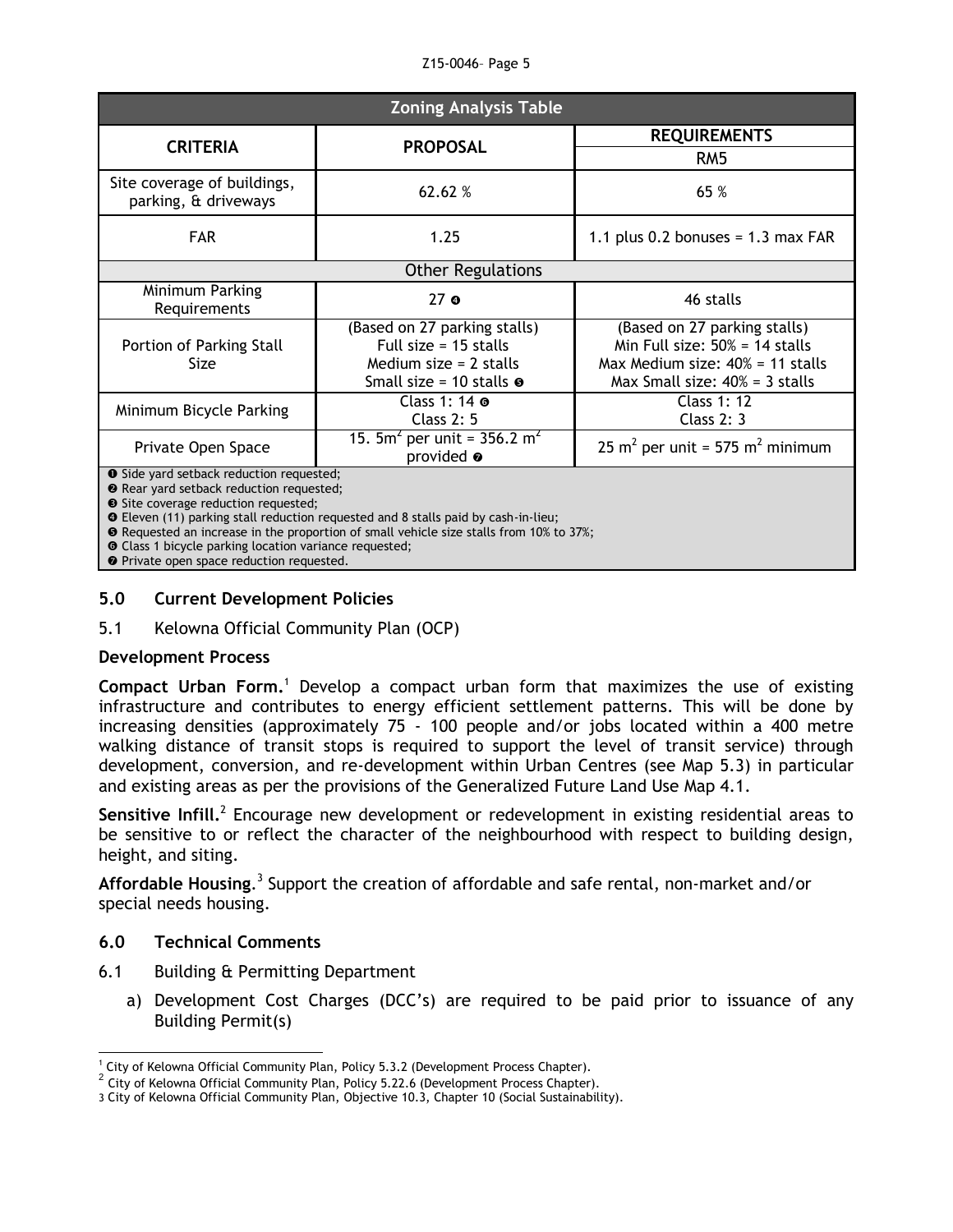- b) Placement permits are required for any sales or construction trailers that will be on site. The location(s) of these are to be shown at time of development permit application.
- c) A Hoarding permit is required and protection of the public from the staging area and the new building area during construction. Location of the staging area and location of any cranes should be established at time of DP.
- d) A Building Code analysis is required for the structure at time of building permit applications, but the following items may affect the form and character of the building(s):
	- $\circ$  Door swings and gate swings for proper means of exiting are required along with a hard path of to the street for exiting from the exit stairwells
	- $\circ$  Any security system that limits access to exiting needs to be addressed in the code analysis by the architect.
- e) A Geotechnical report is required to address the sub soil conditions and site drainage at time of building permit application.
- f) We strongly recommend that the developer have his professional consultants review and prepare solutions for potential impact of this development on adjacent properties. Any damage to adjacent properties is a civil action which does not involve the city directly. The items of potential damage claims by adjacent properties are items like settlement of foundations (preload), damage to the structure during construction, additional snow drift on neighboring roofs, excessive noise from mechanical units, vibration damage during foundation preparation work etc.
- g) Fire resistance ratings are required for storage, janitor and/or garbage enclosure room(s). The drawings submitted for building permit is to clearly identify how this rating will be achieved and where these area(s) are located.
- h) An exit analysis is required as part of the code analysis at time of building permit application. The exit analysis is to address travel distances within the units, number of required exits per area, door swing direction, handrails on each side of exit stairs, width of exits etc.
- i) Size and location of all signage to be clearly defined as part of the development permit. This should include the signage required for the building addressing to be defined on the drawings per the bylaws on the permit application drawings.
- j) Full Plan check for Building Code related issues will be done at time of Building Permit applications. Please indicate how the requirements of Radon mitigation and NAFS are being applied to this structure at time of permit application.
- 6.2 Development Engineering
	- See attached Memo dated October 19<sup>th</sup> 2015
- 6.3 Fire Department
	- a) Construction fire safety plan is required to be submitted and reviewed prior to construction and updated as required. Template available online at Kelowna.ca
	- b) Engineered Fire Flow calculations are required to determine Fire Hydrant requirements as per the City of Kelowna Subdivsion Bylaw #7900. A minimum of 150litres/sec is required. Should a hydrant be required on this property it shall be deemed private and shall be operational prior to the start of construction.
	- c) Fire Department access is to be met as per BCBC 3.2.5.6 -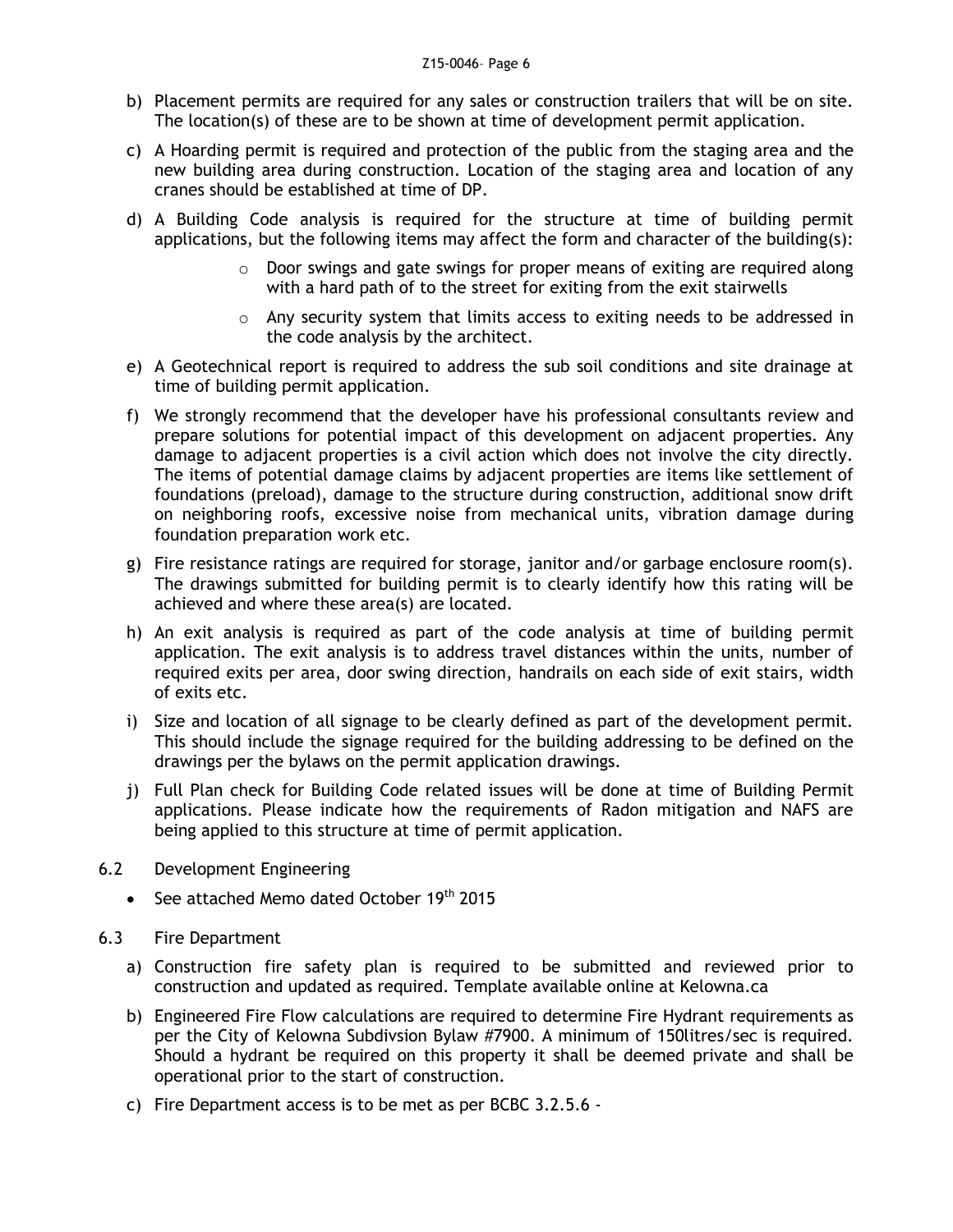- d) A visible address must be posted as per City of Kelowna By-Laws
- e) Sprinkler drawings are to be submitted to the Fire Dept. for review when available
- f) A fire safety plan as per section 2.8 BCFC is required at occupancy. The fire safety plan and floor plans are to be submitted for approval in AutoCAD Drawing format on a CD
- g) Approved Fire Department steel lock box or key tube acceptable to the fire dept. is required by the fire dept. entrance.
- h) All requirements of the City of Kelowna Fire and Life Safety Bylaw 10760 shall be met.
- i) Fire alarm system is to be monitored by an agency meeting the CAN/ULC S561 Standard.
- j) Contact Fire Prevention Branch for fire extinguisher requirements and placement.
- k) Fire department connection is to be within 45M of a fire hydrant- unobstructed.
- l) Ensure FD connection is clearly marked and visible from the street
- m) Dumpster/refuse container must be 3 meters from structures or if inside the parking garage, it shall be enclosed within a rated room
- n) Do not issue BP unless all life safety issues are confirmed
- 6.4 FortisBC Inc Electric
	- There are primary distribution facilities along Hwy 33 and south of the subject along Dundas Road. The applicant is responsible for costs associated with any change to the subject property's existing service, if any, as well as the provision of appropriate land rights where required.
	- Otherwise, FortisBC Inc. (Electric) has no concerns with this circulation.
	- In order to initiate the design process, the customer must call 1-866-4FORTIS (1-866-436- 7847). It should be noted that additional land rights issues may arise from the design process but can be dealt with at that time, prior to construction.
- 6.5 Ministry of Transportation
	- Preliminary Approval is granted for the rezoning for one year pursuant to Section  $52(3)(a)$ of the Transportation Act, subject to the following conditions:
	- No direct access to any portion of the subject lots via Highway 33 be maintained, provision of alternate access served via Dundas Road.
	- Physical removal of the existing drop curb/driveway letdown along subject properties frontage on Highway 33 to include restoration of highway curb/gutter/sidewalk and drainage works to Ministry satisfaction.
	- Dedication of lands for Provincial Arterial Highway 15 metres measured at a right angle from mean centreline of Highway 33, along entire frontage of subject properties.

# **7.0 Application Chronology**

| Date of Application Received: | August 27 <sup>th</sup> 2015 |
|-------------------------------|------------------------------|
| Date of Public consultation:  | August 24 <sup>th</sup> 2015 |